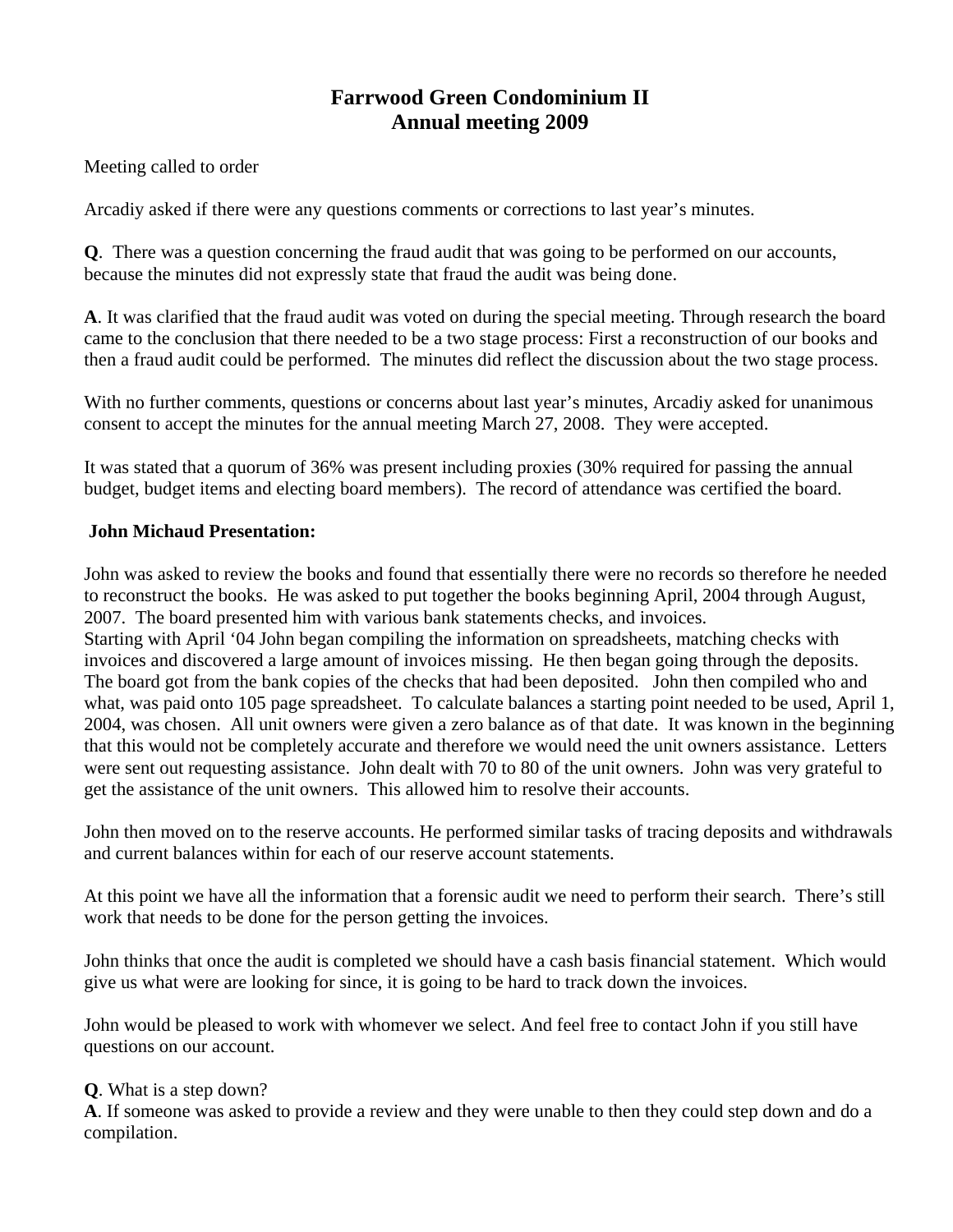A tax return filing during the transition was questioned whether it was filed. We have not received any notices that it was late, but we would need to verify.

**Q**. Did John find duplicate checks.

**A**. John found duplicate check numbers but not necessarily duplicate checks written which just means that there were checks that had the same number on them

Discussion on cutoff date for starting collections of outstanding fees, consensus was May 1<sup>st</sup> 2009.

Motion: Unit 127

Establish May 01, 2009 as the cutoff date for paying all association dues owed for April 2004 to August 2007, and as of May 01, 2009 any outstanding payments will be handed over for collections.

Second: Unit 58 Vote: Yes - Majority in favor No - One Motion passed

Each year the condominium is required by law to create a financial statement and have that statement reviewed by a CPA. Because of the current situation of our statements and records we have two ways to go about creating these statements. We can first compile statements from each of the years and then perform the audit. Or we can do the audit first and then have the statements compiled afterwards.

**Q**. What is the advantage of the each?

**A**. It is a cost issue. We will need to have to have these statements prepared. The audit may turn up new information. We would need to recreate the statements with the corrected information from the audit. This means that we would need to pay to have the statements created again.

Jim Toscano clarifies that a statement or compilation is nothing more than a compiling of the records for the association in a single statement. It does not include any sort of investigation into the records it is merely a compilation of the records.

Dan Braese clarifies that in order to be in compliance with the law we just need to issue the statements there's no time frame in which these statements need to be issued. It is reasonable to postpone the statements until after the audit in order to save money. Knowing the condition of our books and that audit may very well turn up errors which requires us to reissue the statements.

**Q**. What does it cost to prepare the statements?

**A**. It would cost \$1,000 to \$3,000 depending on the firm for each year.

**Q**. Who would bring action against the association for delaying the statements?

**A**. The only one with standing would be another unit owner. If a unit owner were to disagree with the vote performed by the quorum he could bring the association to court. The association would then need to show that they had a valid reason for voting the way that they did, and to save money is a valid reason for postponing the statements.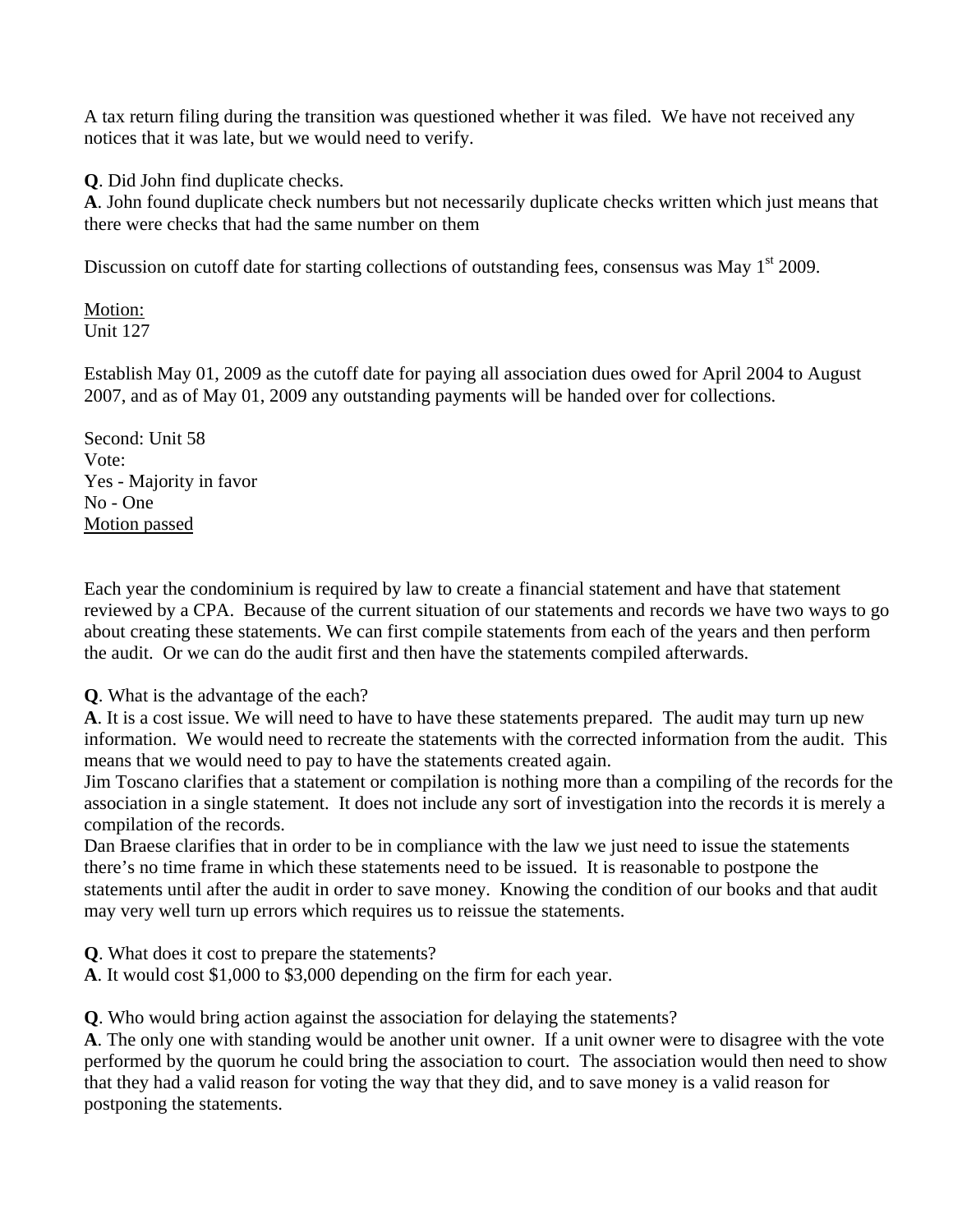**Q**. How long will an audit take?

**A**. About one to three months.

**Q**. Do we know how much money was taken versus how much money we're going to spend to find out? **A**. It has been previously voted on to through with the audit, however we can vote on it again tonight. In what we have seen so far it seems that the amount of money taken is what has been returned. Is up to the association to provide evidence in any criminal case we may decide to pursue, and the only way to get that evidence is to do an audit. We do have the option of collecting back the fees associated with the audit if we pursue it in court.

Motion: Unit 54

To forgo preparing statements at this time, and to proceed with a forensic audit then issue the statements.

Second: Unit 83 Vote: Yes - All in favor  $No -$ Motion passed

Motion: Unit 143

To perform four years of forensic audit after securing three bids and selecting the most appropriate one, as per bylaws, the board will make the selection.

Second: Unit 67 Vote: Yes - 24  $No - 9$ Motion passed

**Q**. What are the lawsuits that are pending?

**A**. We are not able to discuss it at this time.

## **Paul Bergman roof presentation**

They were asked to inspect roofs on buildings A, B and C.

They then inspected the attic spaces of four units.

To roofs buildings A and B are very bad

Shingles have the deteriorated to the point where they, crumble when you walk on them.

The valleys are especially poor too.

They recommended that the valleys be cemented. This work was stopped because the valleys were falling apart as they were trying to cement them.

The life of an asphalt shingle system depends on several items, the shingle itself the underlayment felt or ice and water shield, the plywood sheathing, roof framing, and the ventilation system.

There should be an as built drawing done of the roofs showing the hips valley's roof pitches and vents.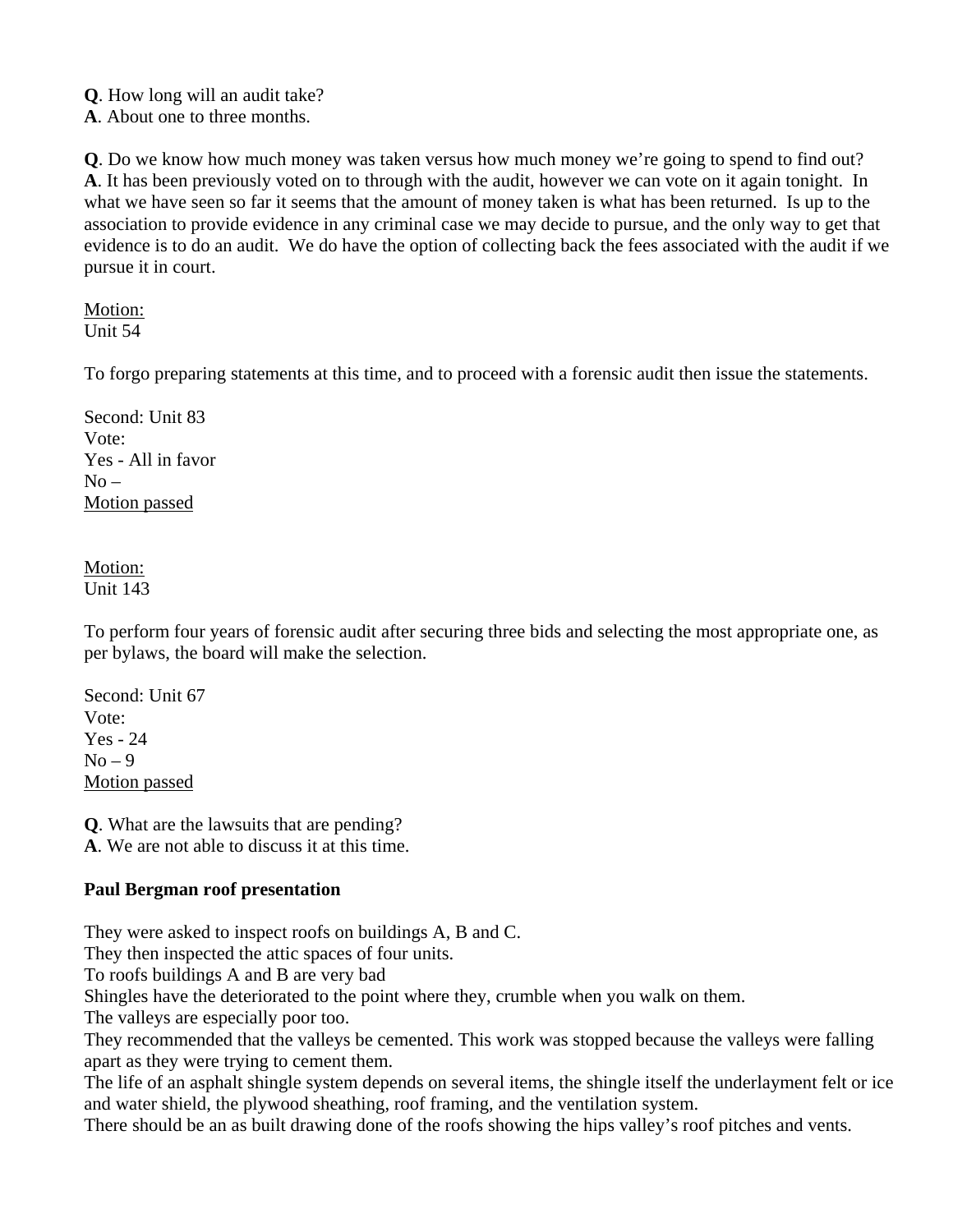An engineer should be hired to work with a reputable roofing contractor to address any issues that arise during construction.

**Q**. What were your findings about the roof ventilation?

**A**. The ventilation looked good and was antiquate, and soffit vents were not blocked in the four units that they inspected.

All buildings were reroofed in 1996. Building H has been reroofed since then.

**Q**. What resources do we have against the original roofer?

A. There is none.

**Q**. Does that mean that the rest of their roofs are likely to fall apart?

**A**. Mr. Bergman was a second opinion the first engineer looked at roofs A, D, E. and came to the same conclusion.

**Q**. What problems are we having

**A**. Roof leaks

There are downspouts which are missing or to be repaired

**Q**. Residential gutters verses commercial gutters?

**A**. Was not asked to look at them so does not have an opinion

For a manufacturer to issue a written warranty on any roofing system would require a lot of things to be done per their specifications.

Ice and water shield should be used on eves, and low pitched roofs should have rubber roofing over the entire roof. Apply copper or rubber roofing in the valleys.

**Q**. Which building that was done most recently be done?

**A**. Building H and no it would not be done.

**Q**. If we had such a problem with roof, how do we know this will not happen again? **A**. It is why we've had the multiple inspections and we will be having an engineer to supervise the construction of the new roofs.

# **Q**. Can we patch?

**A**. Patching would be more expensive. There's no way to determine where the leak is coming from so you would then have to replace a large section of roof, and then try to match the remaining shingles to the new. Then you would start to have roofs that sections of varying ages, which then could lead to more problems.

**Q**. CMU walls at unit 176, why are we fixing the wall for a crack in the wall?

**A**. The wall is actually out of plumb and is leaning and could fall over. The full report on the unsafe nature of the wall is in the engineering report.

**Q**. South entrance cleaning and cutting.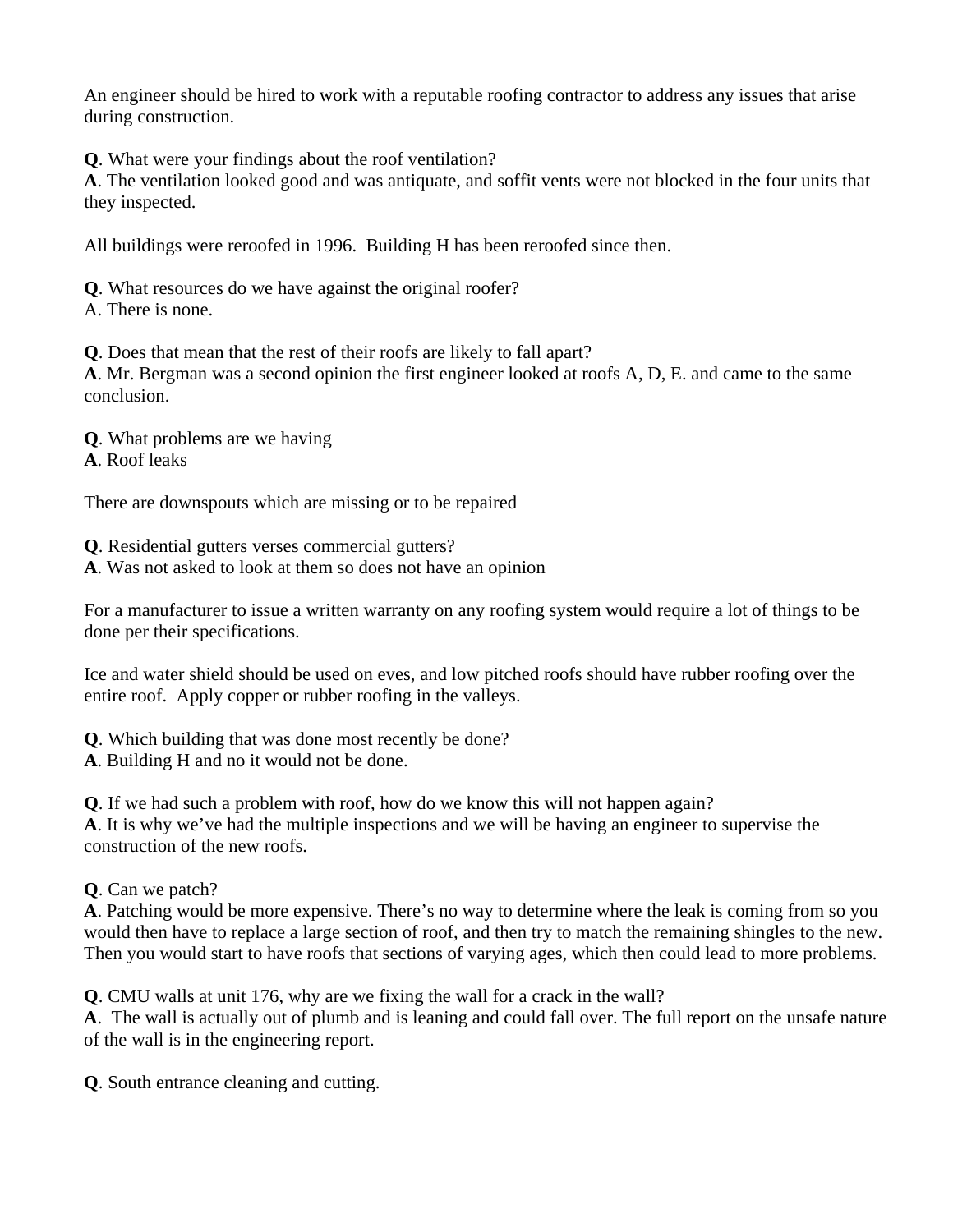**A**. We do not own this land, so permission and liability need to be addressed. During the past year we were unable to spend money for beautifying land which we do not own. Several attempts have been made to ask for Weinstein to have the area cut, and or for permission to do work on his property.

**Q**. Are there plans to plant grass behind building H?

**A**. Yes. During last year's walk through with Ferris, the board was informed of the conditions preventing the grass from growing. It has been planned for Ferris to plant grass there this spring, which could grow under those conditions. This is no guarantee that we can overcome the conditions to get a sustainable lawn.

**Q**. Who takes care of the walkways leading up to the porticos? Walkway is pooling during rain storms. **A**. The walkways are general maintenance for the association, and we do have money budgeted for repairs this year. Please contact PMA in writing via a letter of Email of any areas which need to be addressed.

Arcadiy asked if the members would be in favor of the land swap if it included money. The members were not in favor of any land swap.

**Q**. Is there another way that he could the land?

**A**. He cannot, because it involves moving a lot line.

## **Budget review**

This year's budget has two sets of items. There are the general budget items that we have had in past years (base budget) and then there are some action items which need to be addressed, they include the roofs, termite control, mail boxes, and CMU repair at 176.

### Questions and comments on base budget:

**Q**. Those who removed the snow will they be fixing and replacing the damage areas?

**A**. Yes, Ferris did the plowing and is doing the landscaping, so he will be cleaning it up.

### Questions and comments on action items:

**Q**. Does the mailbox number include all of the mail boxes?

**A**. Yes, the boxes are so old that not only are the bases starting to rot, but a lot of the locks and doors are not working.

**Q**. Will the new mailboxes have an outgoing slot?

**A**. Yes they will be similar to the boxes that Phase 1 has, so they will also be the larger envelope size. Cluster box unit 16 door, is what will be installed.

- **Q**. When will the boxes be changed?
- **A**. During the summer.

**Q**. Why are the green bait stations popping up around the yard?

**A**. In the past the termite protection (it seems) was done only on an as needed basis. And some of the areas where termites were no longer being seen may have had the protection stopped. We have had added a couple of areas due to the discovery of termites, and one unit was discovered to have had severe damage. The termite companies will not use a trap they did not install, so you may have seen the new traps going in.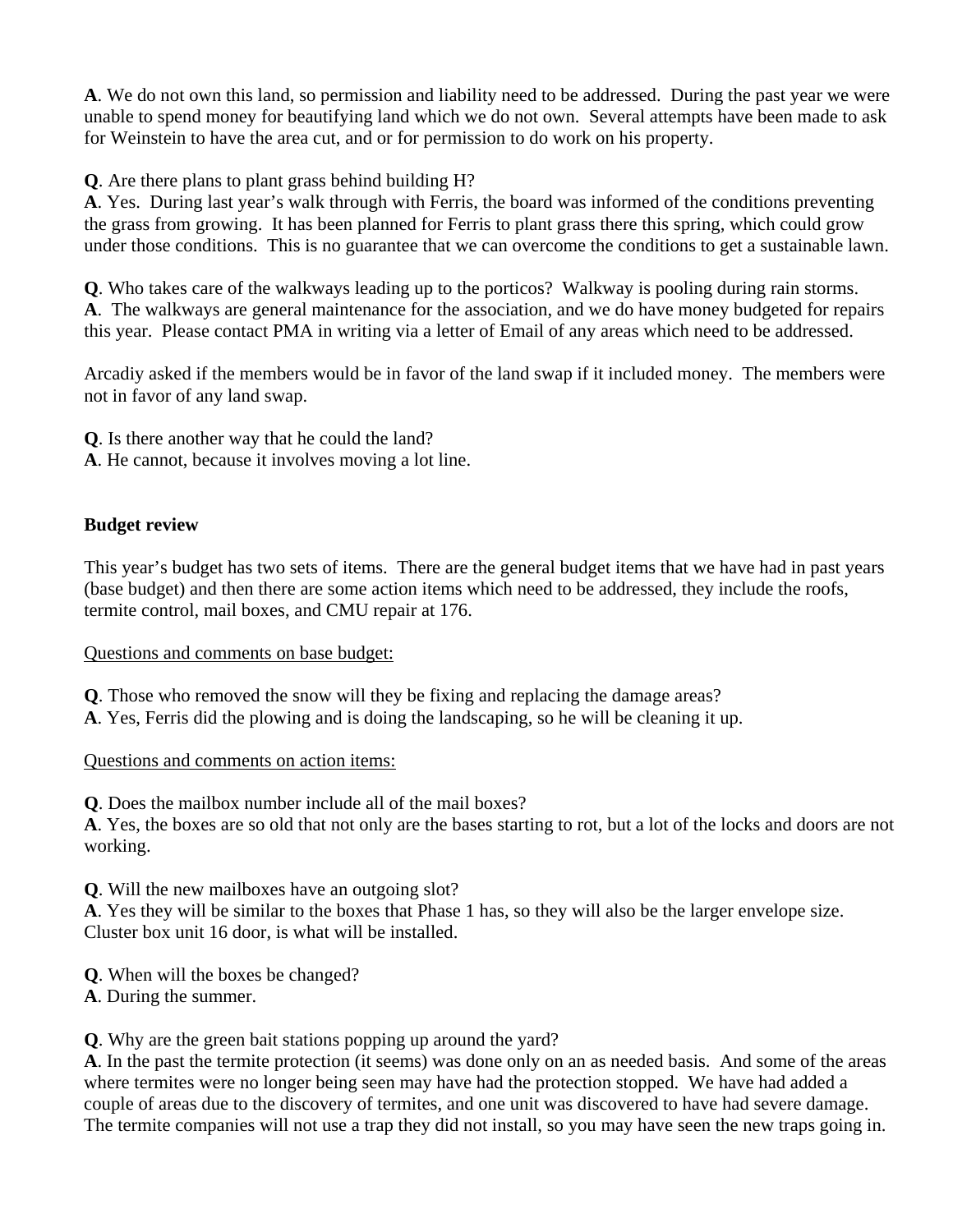In terms of the budget, we are working to make sure all buildings are fully covered, and the budget number reflects installation of new stations in the areas not currently covered.

**Q**. What to look for?

**A**. Large yellow looking ants. They travel in mud tubes, on the outside of the building.

As discussed during the roof presentation, with (3) different inspections in covering 5 of the buildings with a couple being inspected by two different engineers, the roof are in poor to fair condition. The first proposal for doing all 7 roofs would require a higher fee increase and a higher loan. This would leave all of our current reserves available for an emergency. Right now the rates are also very low, and construction costs are competitive with the current economy. The more roofs done at one time will help in getting a better price.

**Q**. What about spending say \$100,000 out of the reserve to offset the cost.

**A**. That would lessen the amount of collateral we would have for securing a loan. If we take from the reserve we will need to put that money back, so we will still need to raise fees.

**Q**. What about the penalty for paying the loan off early?

**A**. The rate we are getting is good, and we do not see it getting much lower, so we would not have a reason to pay of the loan early, nor would we really be in a position to do so.

**Q**. The quoted rate of 6.5% seems high?

**A**. That is one preliminary quote, and was the high percentage option. We believe we will be able to do better once it is put out to bid. As well as much of our reserves are tied up in cd's that will mature in 2010- 2012, so they are unavailable for us to use, both as collateral or for the roofs.

**Q**. Can we take a loan out against the cd's?

**A**. Yes, that is going to depend on the bank, whether they will accept it as collateral where it is or if it needs to be moved to their bank. The more of the reserve that is in the loaning bank, it seems the better rate we could get. Since we need the associations approval to get the loan before we can guarantee a final rate.

**Q**. Raising the fees versus special assessments?

**A**. One of the first questions people ask when buying a condo is have there been any special assessments, because that can be a sign of a poorly managed budget. If the unit owner goes in to foreclosure, special assessment fees would be lost, where as condo fees would get paid.

**Q**. What are our fees in relation to the other five phases?

**A**. phase 5 middle unit \$165, phase 6 \$130, with special assessment for three years of \$50, total \$180.

**Q**. Why not take a loan for the two roofs, pay if off? And ask the contractor to guarantee the same price if we use them the next year?

**A**. Right now the cost of a roof is about \$35,000. We estimated that to do two roofs without the loan the fee would increase \$108 per 1%. Trying to get enough money for that would cause higher increase in the fees than we are proposing.

**Q**. If you end up with a better rate what happens to extra money.

**A**. Per the By-Laws it would be put into our reserves. This year we did take some money from the reserves so we will need to but that back.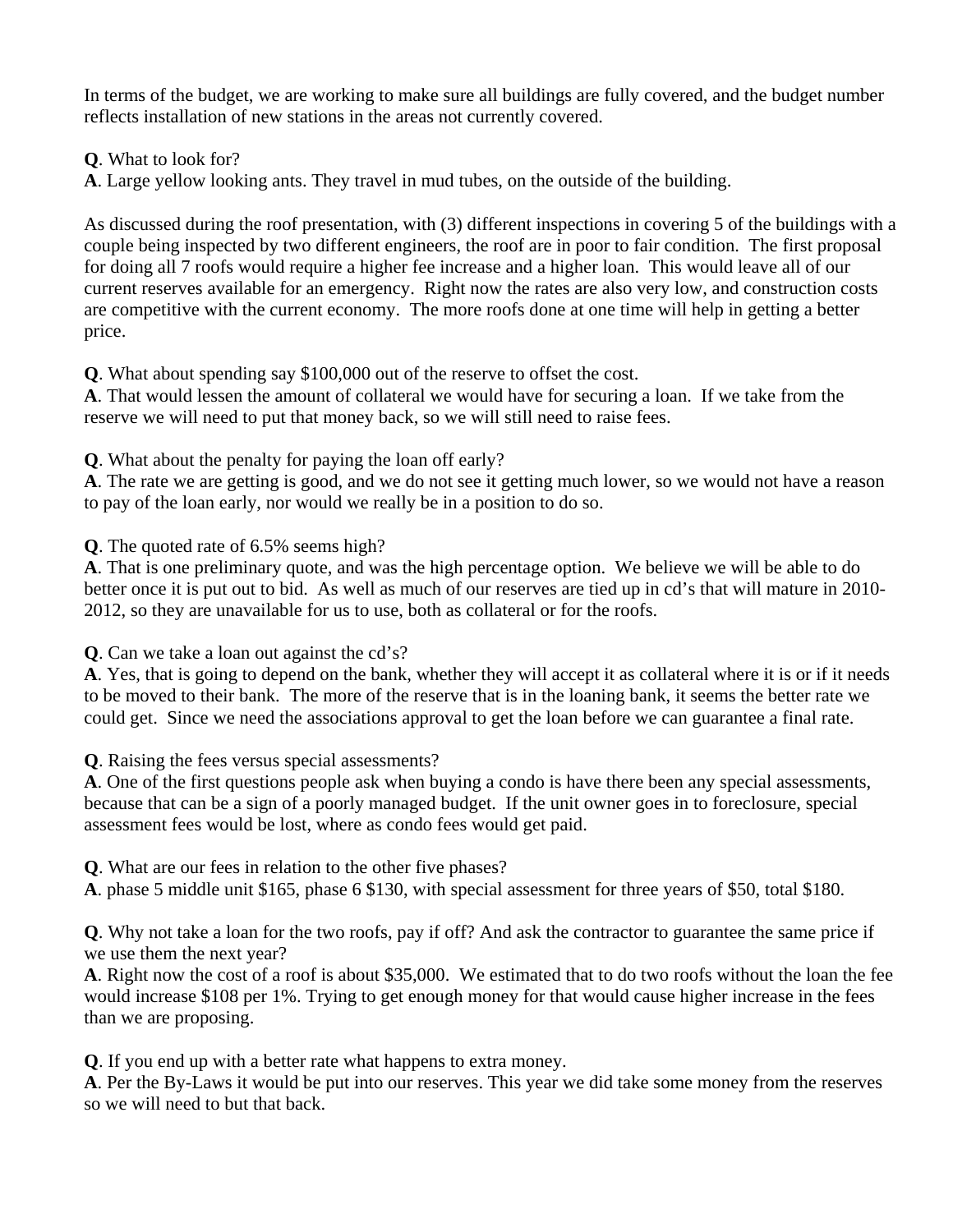**Q**. Have you been getting condo fees from every unit?

**A**. We have been working with both the accountant and attorney to get those fees.

**Q**. What about the economy we in, and those that are on a fixed income, and we should consider the 4 roof proposal.

**A**. If a unit is foreclosed then we would get all fees due, so a foreclosure will not adversely affect the budget. The board has to look at the association as a separate entity and what it needs to do for its own survival, and function properly and maintain its assets first.

**Q**. On the loan application it asks about lawsuits?

**A**. The type of suit pending should not affect our application.

**Q**. If we are taking out a loan we are going to be paying back a large amount in interest,

**A**. The total interest would be less than our road repair budget and would be spread over 7 years, that works out to be about \$6 per 1% per month.

Q. If people are behind on fees, are we going to be able to the monthly, loan payment.

**A**. The bank will prioritize who would get paid if it ever got so bad that we could not make a payment, and so they would get their money.

Motion: Board

To approve the budget with \$300,000 loan accounting for repaying the loan which would accommodate 7 roofs, provided that we can secure 6.5% or lower on the loan, and will provide the quotes to the unit owners.

Second: Unit 174 Vote: Yes – Majority in favor  $No-4$ Motion passed

New condo fees will begin April  $1<sup>st</sup>$ , 2009.

Motion: Unit 111

Ask Weinstein if we can clean up the entranceway landscaping.

Second: Unit 82 Vote: Yes – Majority in favor  $No - 6$ Motion passed